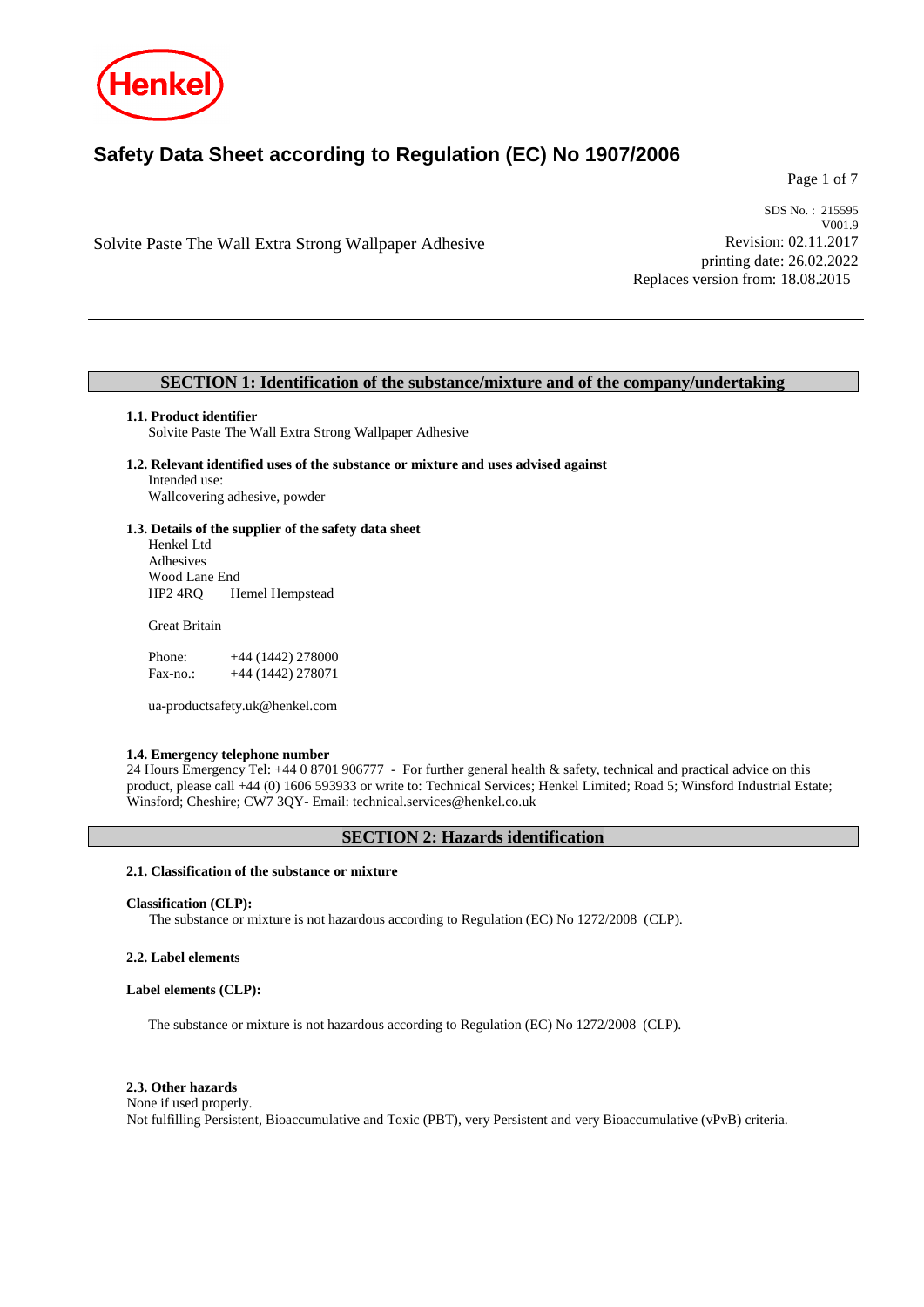# **SECTION 3: Composition/information on ingredients**

# **3.2. Mixtures**

**General chemical description:** Adhesive **Base substances of preparation:** Starch

### **Declaration of the ingredients according to CLP (EC) No 1272/2008:**

Contains no dangerous substances exceeding the limits of the EU-Regulation

### **SECTION 4: First aid measures**

### **4.1. Description of first aid measures**

General information: In case of adverse health effects seek medical advice.

Inhalation: Move to fresh air, consult doctor if complaint persists.

Skin contact: Rinse with running water and soap. Apply replenishing cream. Change all contaminated clothing.

Eye contact: Rinse immediately with plenty of running water, seek medical advice if necessary. Do not rub eyes; mechanical action may cause corneal damage.

Ingestion: Rinse mouth and throat. Drink 1-2 glasses of water. Seek medical advice.

**4.2. Most important symptoms and effects, both acute and delayed** No data available.

**4.3. Indication of any immediate medical attention and special treatment needed** See section: Description of first aid measures

## **SECTION 5: Firefighting measures**

# **5.1. Extinguishing media**

**Suitable extinguishing media:** carbon dioxide, foam, powder, water spray jet, fine water spray

**Extinguishing media which must not be used for safety reasons:** High pressure waterjet

**5.2. Special hazards arising from the substance or mixture** In the event of a fire, carbon monoxide (CO) and carbon dioxide (CO2) can be released. **5.3. Advice for firefighters** Wear self-contained breathing apparatus. Wear protective equipment.

## **SECTION 6: Accidental release measures**

**6.1. Personal precautions, protective equipment and emergency procedures** Wear protective equipment.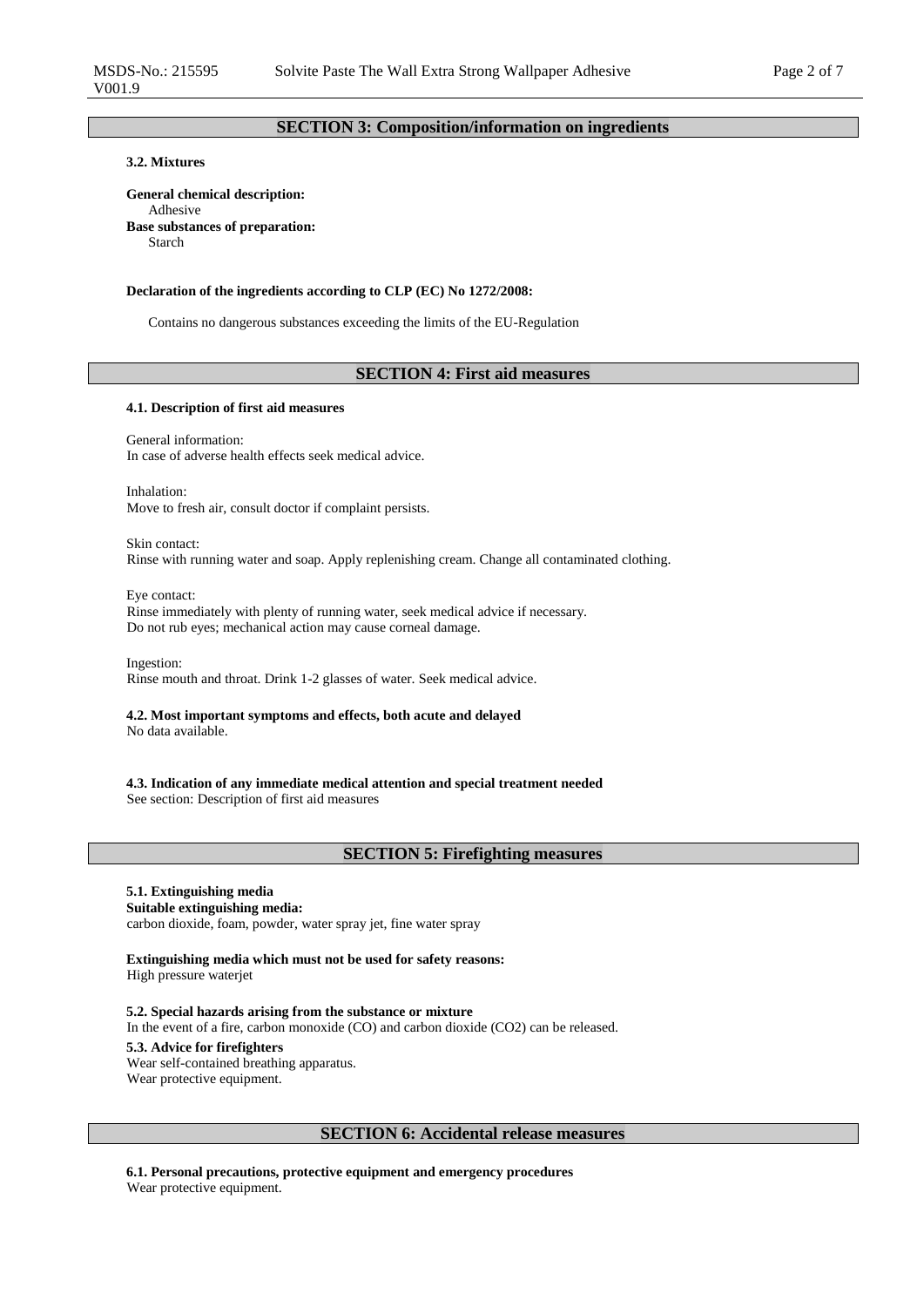### **6.2. Environmental precautions**

Do not empty into drains / surface water / ground water.

### **6.3. Methods and material for containment and cleaning up**

Remove mechanically.

Dispose of contaminated material as waste according to Section 13.

### **6.4. Reference to other sections**

See advice in section 8

# **SECTION 7: Handling and storage**

### **7.1. Precautions for safe handling** Avoid skin and eye contact.

Ensure that workrooms are adequately ventilated.

Hygiene measures:

Wash hands before work breaks and after finishing work. Do not eat, drink or smoke while working.

### **7.2. Conditions for safe storage, including any incompatibilities**

Store in sealed original container protected against moisture. Store in a cool, dry place. Temperatures between  $0^{\circ}$ C and  $+ 30^{\circ}$ C Do not store together with food or other consumables (coffee, tea, tobacco, etc.).

### **7.3. Specific end use(s)**

Wallcovering adhesive, powder

**SECTION 8: Exposure controls/personal protection**

### **8.1. Control parameters**

### **Occupational Exposure Limits**

Valid for

Great Britain

| <b>Ingredient [Regulated substance]</b> | ppm | mg/m <sup>3</sup> | <b>Value type</b>     | <b>Short term exposure limit</b> | <b>Regulatory list</b> |
|-----------------------------------------|-----|-------------------|-----------------------|----------------------------------|------------------------|
|                                         |     |                   |                       | category / Remarks               |                        |
| Starch                                  |     |                   | Time Weighted Average |                                  | EH40 WEL               |
| $9005 - 25 - 8$                         |     |                   | (TWA):                |                                  |                        |
| [STARCH, RESPIRABLE]                    |     |                   |                       |                                  |                        |
| Starch                                  |     | 10                | Time Weighted Average |                                  | EH40 WEL               |
| $9005 - 25 - 8$                         |     |                   | (TWA):                |                                  |                        |
| [STARCH, TOTAL INHALABLE]               |     |                   |                       |                                  |                        |

### **Occupational Exposure Limits**

Valid for

Ireland

| <b>Ingredient [Regulated substance]</b> | ppm | mg/m <sup>3</sup> | <b>Value type</b>     | Short term exposure limit | <b>Regulatory list</b> |
|-----------------------------------------|-----|-------------------|-----------------------|---------------------------|------------------------|
|                                         |     |                   |                       | category / Remarks        |                        |
| Starch                                  |     |                   | Time Weighted Average |                           | IR OEL                 |
| $9005 - 25 - 8$                         |     |                   | (TWA):                |                           |                        |
| [STARCH, RESPIRABLE DUST]               |     |                   |                       |                           |                        |
| <b>Starch</b>                           |     | 10                | Time Weighted Average |                           | IR OEL                 |
| $9005 - 25 - 8$                         |     |                   | (TWA):                |                           |                        |
| [STARCH, TOTAL INHALABLE DUST]          |     |                   |                       |                           |                        |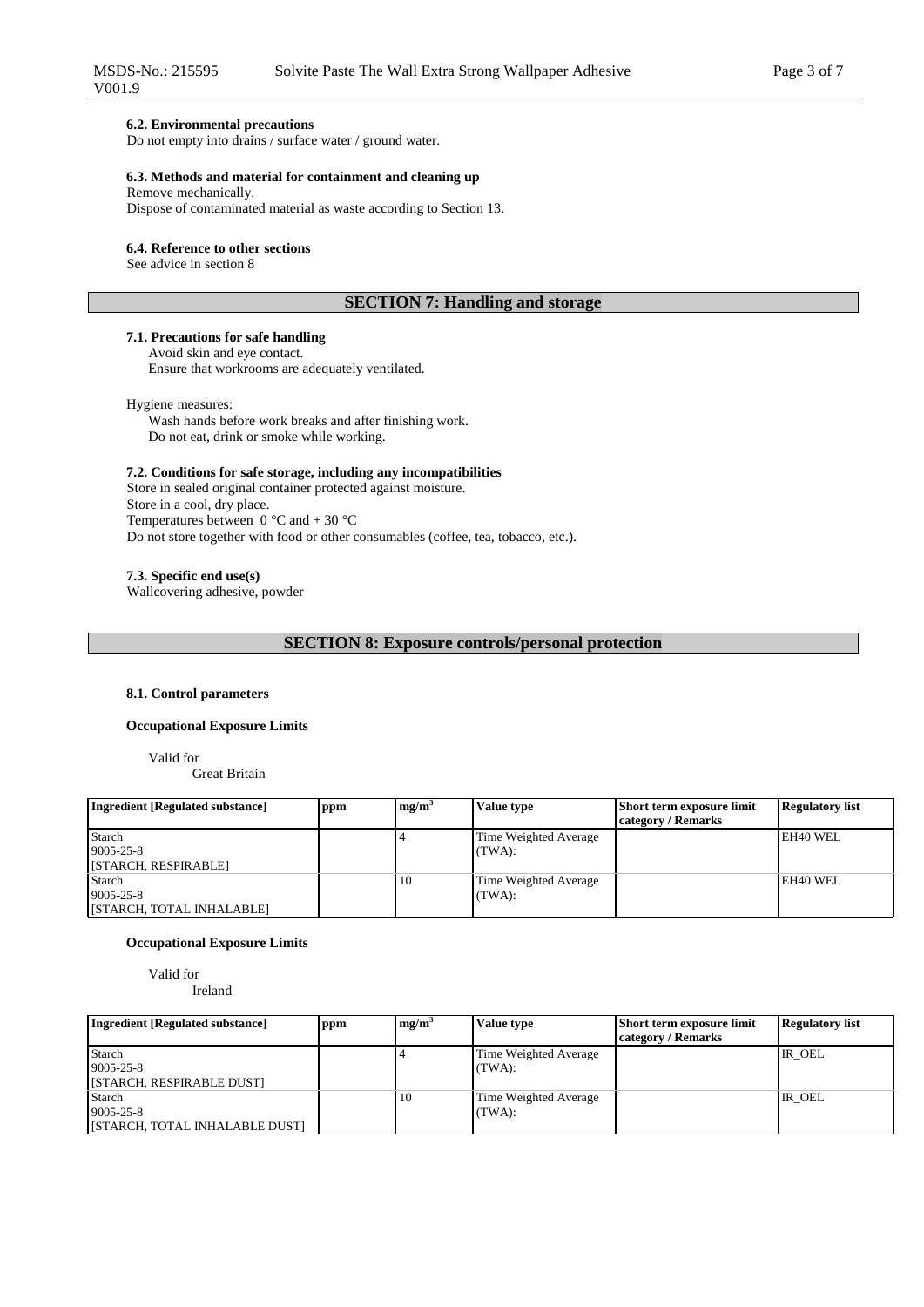# **Biological Exposure Indices:**

None

### **8.2. Exposure controls:**

Respiratory protection: In case of dust formation, we recommend wearing of appropriate respiratory protection equipment with particle filter P (EN 14387). This recommendation should be matched to local conditions.

Hand protection: Not needed.

Eye protection: Not needed.

Appearance

# **SECTION 9: Physical and chemical properties**

flakes Off white

0,3 g/cm3

# **9.1. Information on basic physical and chemical properties**

Odor soap-like Soap-like Soap-like Soap-like Soap-like Soap-like Soap-like Soap-like Soap-like Soap-like Soap-like Soap-like Soap-like Soap-like Soap-like Soap-like Soap-like Soap-like Soap-like Soap-like Soap-like Soap-li

Melting point No data available / Not applicable Solidification temperature No data available / Not applicable Initial boiling point No data available / Not applicable Flash point **No data available / Not applicable** Evaporation rate  $\blacksquare$  No data available / Not applicable <br>
Flammability No data available / Not applicable Explosive limits No data available / Not applicable Vapour pressure No data available / Not applicable Relative vapour density: No data available / Not applicable Density  $(20 °C (68 °F))$ <br>Bulk density Solubility No data available / Not applicable Solubility (qualitative) (23 °C (73.4 °F); Solvent: Water) Partition coefficient: n-octanol/water No data available / Not applicable Auto-ignition temperature No data available / Not applicable Decomposition temperature No data available / Not applicable Viscosity No data available / Not applicable Viscosity (kinematic) No data available / Not applicable Explosive properties No data available / Not applicable

### **9.2. Other information**

No data available / Not applicable

# **SECTION 10: Stability and reactivity**

## **10.1. Reactivity**

None if used for intended purpose.

### **10.2. Chemical stability**

Stable under recommended storage conditions.

### **10.3. Possibility of hazardous reactions**

See section reactivity

pH No data available / Not applicable No data available / Not applicable

No data available / Not applicable

No data available / Not applicable Insoluble

Oxidising properties No data available / Not applicable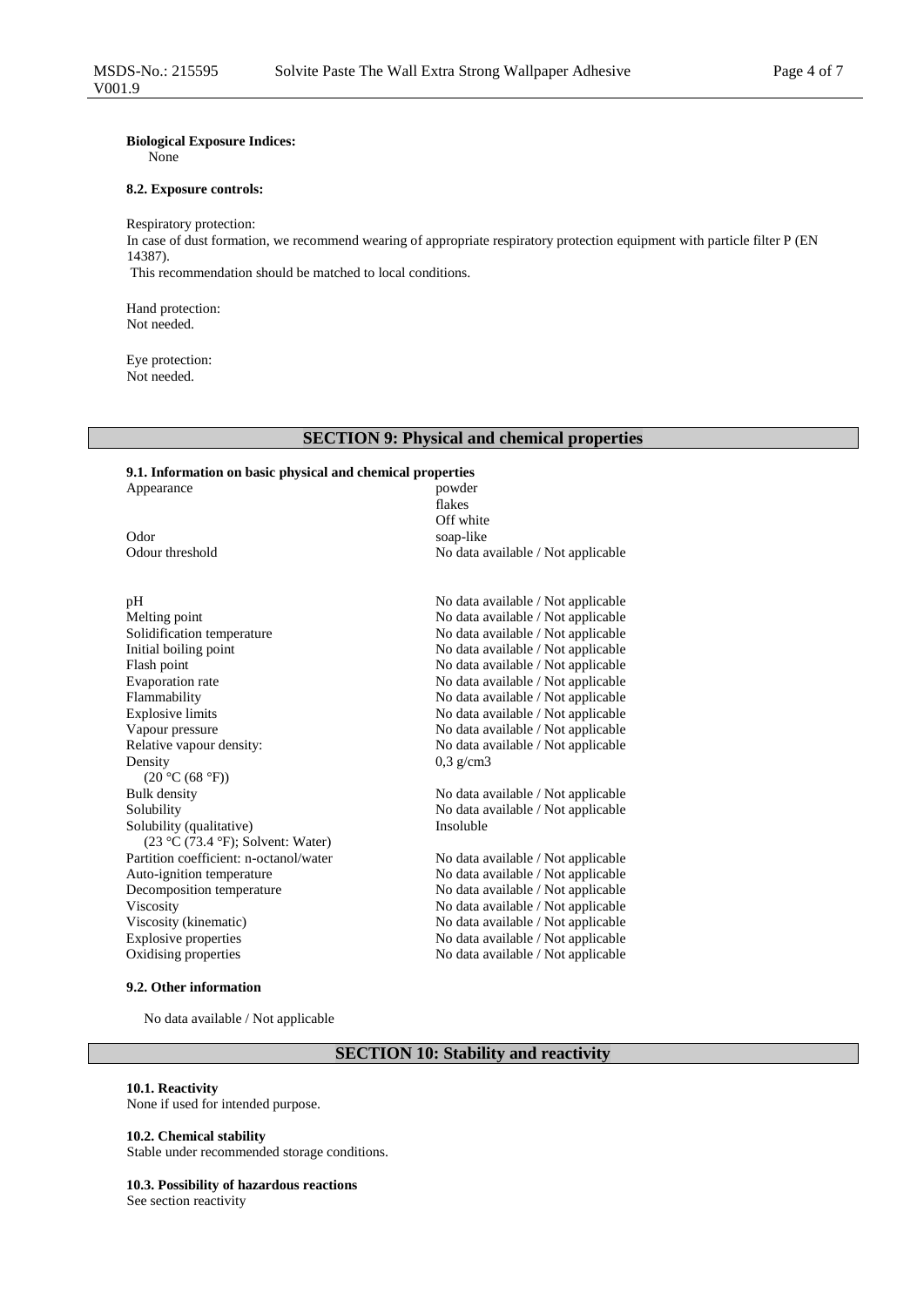### **10.4. Conditions to avoid**

None if used for intended purpose.

## **10.5. Incompatible materials**

None if used properly.

### **10.6. Hazardous decomposition products**

None known.

# **SECTION 11: Toxicological information**

### **11.1. Information on toxicological effects**

### **General toxicological information:**

To the best of our knowledge no harmful effects are to be expected if the product is handled and used properly.

### **Skin irritation:**

Primary skin irritation: slightly irritating, does not require labeling

### **Eye irritation:**

Primary eye irritation: slightly irritating, does not require labeling

# **SECTION 12: Ecological information**

### **General ecological information:**

Do not empty into drains, soil or bodies of water.

### **12.1. Toxicity**

No data available.

### **12.2. Persistence and degradability**

No data available.

### **12.3. Bioaccumulative potential / 12.4. Mobility in soil**

No data available.

# **12.5. Results of PBT and vPvB assessment**

No data available.

### **12.6. Other adverse effects**

No data available.

# **SECTION 13: Disposal considerations**

**13.1. Waste treatment methods**